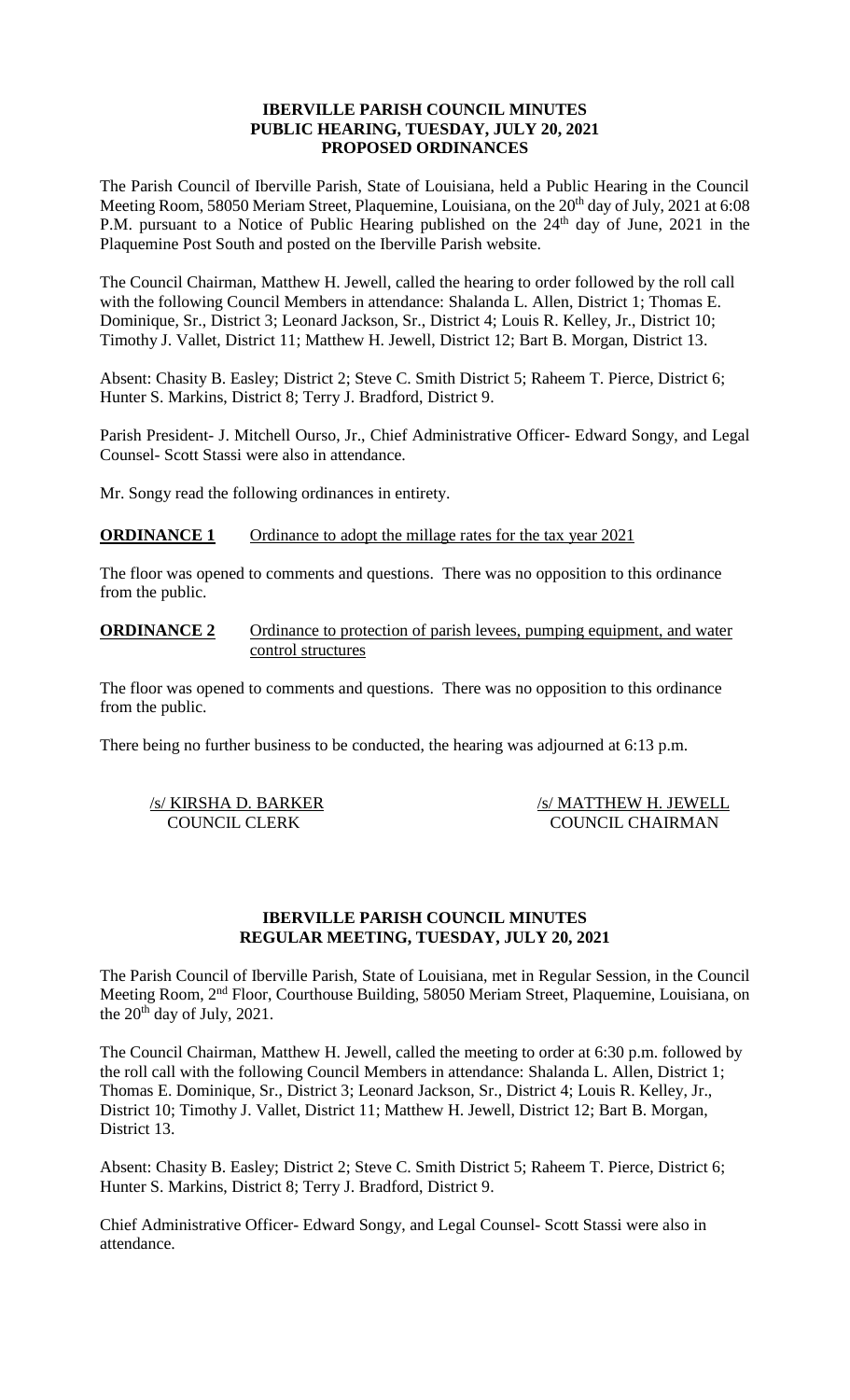A quorum was present and due notice had been posted and published in the Plaquemine Post South newspaper on the 15<sup>th</sup> day of July, 2021. The Pledge of Allegiance followed.

Council Chairman Jewell called for anyone wanting to make public comments to register with the Clerk. No one registered to speak.

# ADDENDUM

None.

# PRESENTATIONS AND APPEARANCES

None.

#### APPROVAL OF MINUTES

Upon a motion by Councilman Jackson, and seconded by Councilman Dominique, it was moved to wave the reading of the minutes of June 8, 2021 and June 15, 2021 and approve as written. The motion having been duly submitted to a vote was duly adopted by the following yea and nay votes on roll call:

YEAS: Allen, Dominique, Jackson, Kelley, Vallet, Jewell, Morgan. NAYS: None. ABSTAIN: None. ABSENT: Easley, Smith, Pierce, Arnold, Markins, Bradford.

The motion was declared adopted by the Chairman.

#### PRESIDENT'S REPORT

CAO, Edward Songy, Jr. reported on the following in the absence of President Ourso:

• Mr. Songy discussed the Planning Commission being dissolved and creating the Planning and Development Advisory Board due to the lack of quorum for meetings. The Advisory Board would consist of 5 council members and 4 citizen members and the meetings would be held an hour before the Council meetings. A resolution will be presented at the next Council meeting.

Councilman Raheem Pierce and Councilman Ty Arnold are now present.

• The late Mayor Gulotta leased the City of Plaquemine Depot to Marilyn Breaux for 5 years which expires this fall. Mayor Reeves will not renew the agreement. There are 5 or 6 vendors that currently sell at the Depot that will have to move out. The Parish could negotiate a temporary lease to allow them the use of the old Pendley Law firm building. The Parish Administration will prepare and present a proposal to the Council.

# MOTION

Upon a motion by Councilman Arnold, seconded by Councilman Kelly, it was moved to allow Parish President Ourso to negotiate a temporary lease agreement for the former Pendley Law Firm building.

YEAS: Allen, Dominique, Jackson, Pierce, Arnold, Kelley, Vallet, Morgan. NAYS: None. ABSTAIN: None. ABSENT: Easley, Smith, Markins, Bradford.

The motion was declared adopted by the Chairman on July 20, 2021.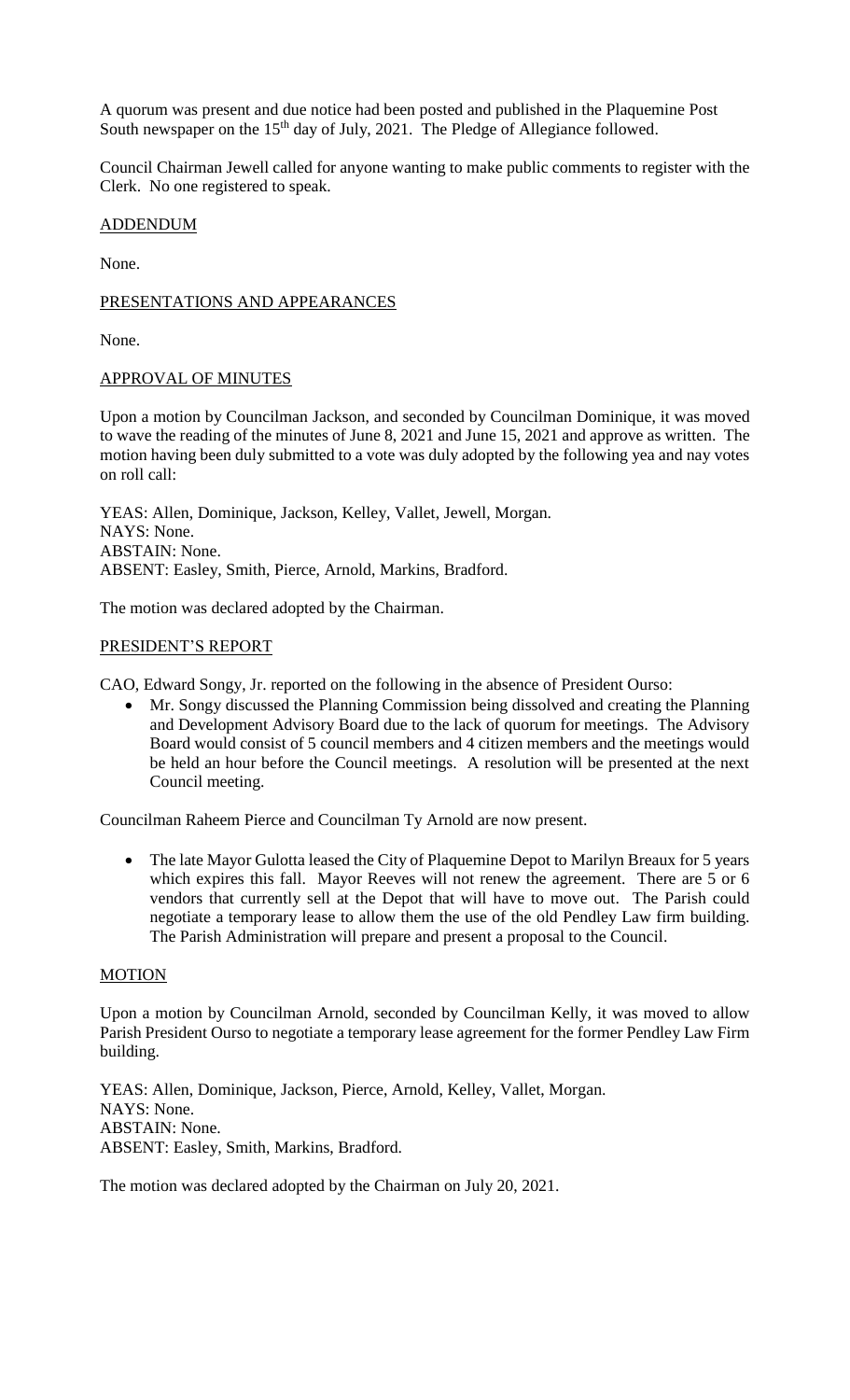#### FINANCIAL REPORT

Finance Director, Randall Dunn stated the financial statements were presented to the Council tonight. The Finance Department has been delayed with the audit. They were granted an extension from the Legislative Auditors' Office, and will be complete by the end of July.

#### OLD BUSINESS

#### **ORDINANCE IPC# 010-21**

# **ORDINANCE TO ADOPT THE MILLAGE RATES FOR THE TAX YEAR 2021**

BE IT ORDAINED by the Iberville Parish Council, Louisiana, in an open meeting held on July 20, 2021 and conducted in accordance with the open meetings law, the provisions of Article VII, Section 23(B) and (C) of the 1974 Constitution and LSA-R.S. 47:1705(b)(1) and (2) that the following millage rates be and hereby are levied upon the dollar of the assessed valuation of all property subject to ad valorem taxation within Iberville Parish for the year 2021 for the purpose of raising revenues and appropriating to the respective funds:

|--|

| General Alimony (LLA MN 1042007)                                                                                                                                                                                                                                             | 2.48 mills   |
|------------------------------------------------------------------------------------------------------------------------------------------------------------------------------------------------------------------------------------------------------------------------------|--------------|
| General Alimony within the City of<br>Plaquemine, City of St. Gabriel,<br>Town of White Castle, and the<br>Town of Maringouin (Exempted<br>Municipalities per Article 6, Section<br>$26$ (C) or (D) of the 1974 Constitution<br>of the State of Louisiana.) (LLA MN 1042008) | $1.24$ mills |
| Fire District No. 2 (LLA MN 1042020)                                                                                                                                                                                                                                         | $6.75$ mills |
| Public Building Maintenance (LLA MN 1042036)                                                                                                                                                                                                                                 | 2.99 mills   |
| Parish Wide Drainage (LLA MN 1042012)                                                                                                                                                                                                                                        | 4.99 mills   |
| Library Maintenance Fund (LLA MN 1042011)                                                                                                                                                                                                                                    | 3.99 mills   |
| Recreation District (LLA MN 1042015)                                                                                                                                                                                                                                         | 2.99 mills   |
| Fire District No. 1 (LLA MN 1042021)                                                                                                                                                                                                                                         | 3.91 mills   |

SECTION 2. Be It Further Ordained by the Iberville Parish Council, Louisiana that the method of collections of said taxes, the time of its delinquency, penalties and other matters relating thereto, shall be as now provided by the law for the collection of State Taxes.

SECTION 3. Be it Further Ordained by the Iberville Parish Council, Louisiana that all ordinances or parts of ordinances in conflict with this ordinance herewith be and the same hereby are specifically repealed.

SECTION 4. Be It Further Ordained that the Assessor of the Parish of Iberville shall extend upon the assessment roll for the year 2021 taxes herein levied, and the tax collector of Iberville Parish shall collect and remit the same to the Iberville Parish Council in accordance with law.

The foregoing ordinance which was previously introduced at the meeting of the Iberville Parish Council on June 15, 2021 and a summary thereof having been published in the official journal on June 24, 2021 the public hearing on this ordinance held on the 20<sup>th</sup> day of July, 2021, at 6:00 p.m., in the Council Meeting Room, 58050 Meriam Street, Plaquemine, Louisiana, was brought up for final passage with a motion by Councilman Vallet, and seconded by Councilman Kelley, having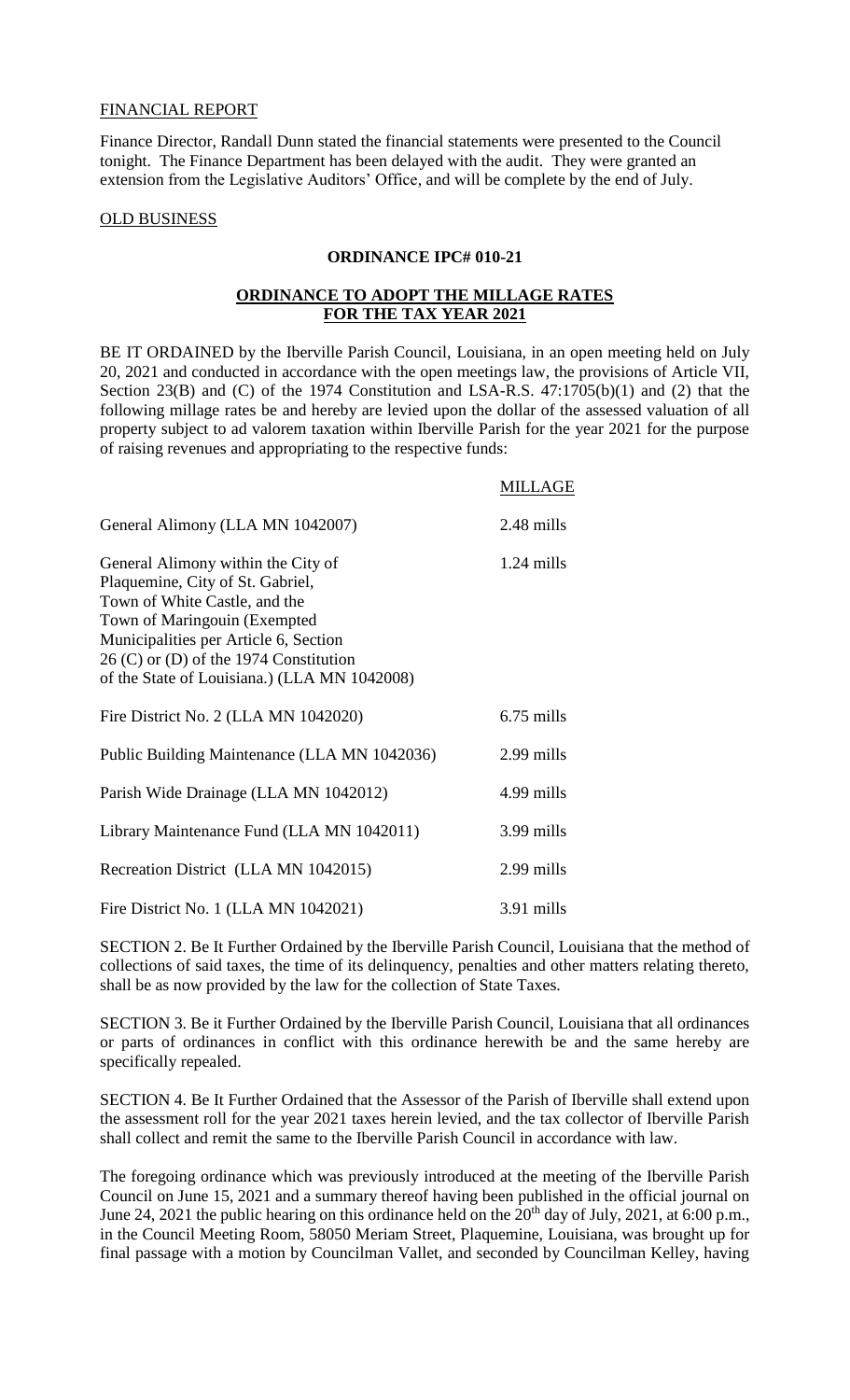been duly submitted to a vote, the ordinance was duly adopted by the following yea and nay vote on roll call:

YEAS: Allen, Dominique, Jackson, Pierce, Arnold, Kelley, Vallet, Morgan. NAYS: None. ABSTAIN: None. ABSENT: Easley, Smith, Markins, Bradford.

The ordinance was declared adopted by the Chairman on the 20<sup>th</sup> day of July, 2021.

# **ORDINANCE IPC# 011-21**

# **ORDINANCE FOR PROTECTION OF PARISH LEVEES, PUMPING EQUIPMENT AND WATER CONTROL STRUCTURES**

WHEREAS, Iberville Parish has constructed earthen levees in several areas to help protect its residents and property during flooding events. It is necessary that these earthen levees be protected at all times to ensure the integrity of the earthen levees to help with flood control in the affected areas of Iberville Parish.

WHEREAS, it shall be unlawful for any person to damage grass growing on the top, sides, and berms of the Parish constructed levees, including but not limited to damage caused by setting the grass on fire, intentionally cutting or pulling of the grass and its roots, poisoning or preventing the natural grown of grass by any means.

WHEREAS, it shall be unlawful for any person to operate any motorized vehicle, including but not limited to personal or commercial vehicles such as cars or trucks of any kind, motorcycles, airboats, marsh buggies, four wheelers, excavators, tractors, lawn mowers, dirt bikes, motocross cycles, golf carts, or any type vehicle powered by gasoline, diesel or electricity on any Parish levee(s).

WHEREAS, is shall be unlawful for any person to damage any Parish levee, pump, pump station, flood gate(s), water control structure, culverts with flap and/or screw valves for water control purposes or any other structure or equipment associated with the levee system.

WHEREAS, any person who violates the provisions of this section and upon conviction shall be guilty of a misdemeanor offense punishable by imprisonment without hard labor for not more than ninety (90) days or by a fine of not less than five hundred dollars (\$500.00), or both for each violation.

WHEREAS, the provisions of this ordinance shall not apply to any personnel or representative of the Iberville Parish Council, Parish contractor, Parish Consultant or any other local governmental agency performing their duties related to the maintenance of the levee or any equipment associated therewith.

WHEREAS, notwithstanding the above provisions, landowners with land burdened by levee servitude(s) shall have the right to cross a levee located upon their property provided such said crossing does not cause damage to the levee.

NOW, THEREFORE, be it ordained by the Iberville Parish Council as follows:

That the above ordinance shall become effective in accordance with the provisions of the Iberville Parish Home Rule Charter and the Iberville Parish Council shall have installed on its levee(s) appropriate signs notifying the general public and all land owners of the provisions of this ordinance.

The foregoing ordinance which was previously introduced at the meeting of the Iberville Parish Council on June 15, 2021 and a summary thereof having been published in the official journal on June 24, 2021 the public hearing on this ordinance held on the  $20<sup>th</sup>$  day of July, 2021, at 6:00 p.m., in the Council Meeting Room, 58050 Meriam Street, Plaquemine, Louisiana, was brought up for final passage with a motion by Councilman Vallet, and seconded by Councilman Kelley, having